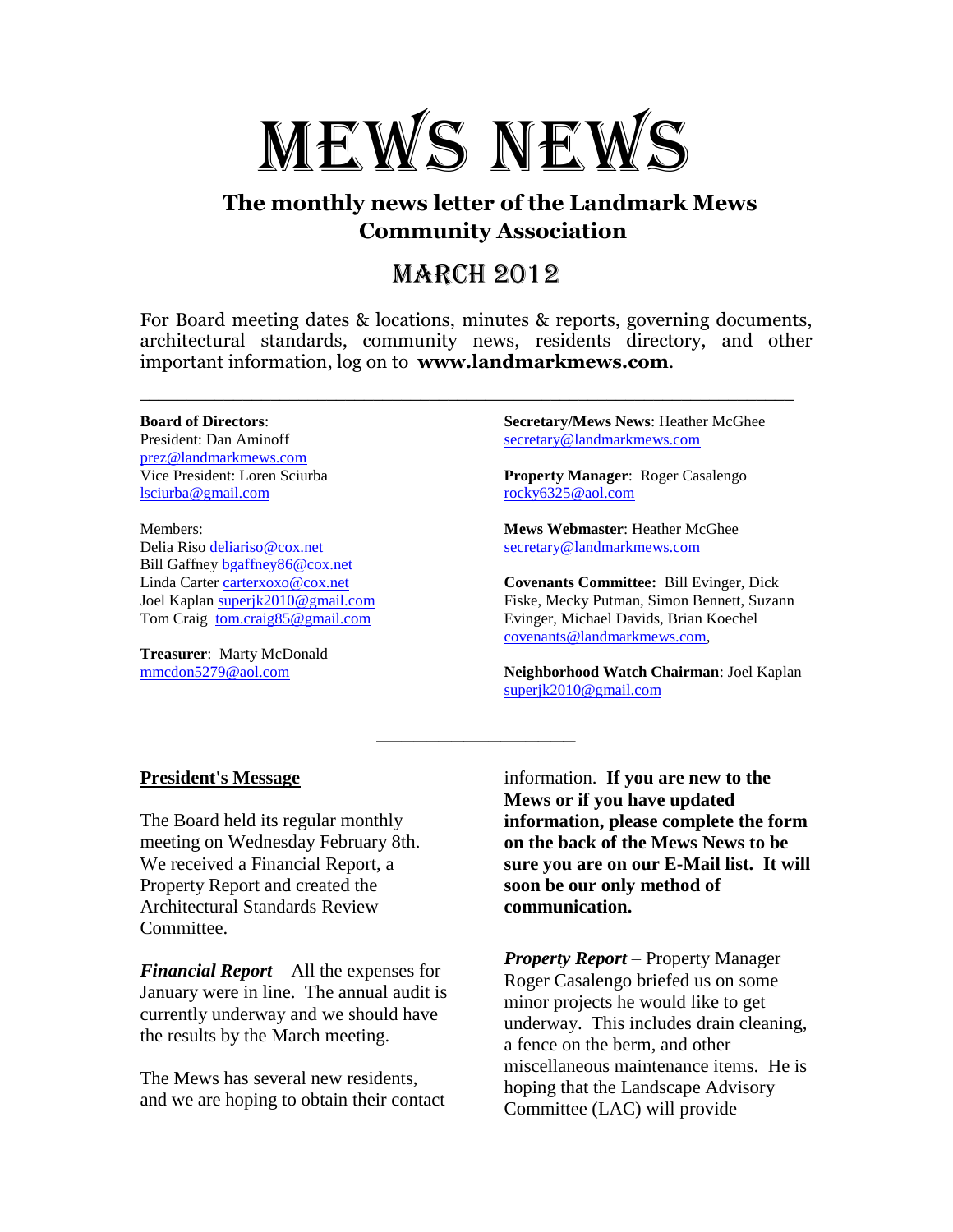additional maintenance and beautification feedback by March.

Also, we plan to trim our trees this year. As usual, if you have a tree that needs trimming, you will receive a notice and bill directly from the tree trimmer. However, we have noticed that several trees inside privacy fences at the rear of homes are in need of trimming. We would like to provide you with the opportunity to have these trees trimmed at the same time as we do the other trees. If you have an interest in having a rear tree trimmed, please contract Roger Casalengo [\(rocky6325@aol.com\)](mailto:rocky6325@aol.com) expressing your interest.

*Covenants Enforcement* – The Board has initiated enforcement actions on homeowners that have failed to comply with the findings on the Spring 2011 report. If you are under an enforcement action, you will be receiving notification shortly. To get to this point is a serious matter. We encourage all homeowner's to quickly work to correct any deficiencies noted on their Spring letters, so that it doesn't get to the point of an enforcement action.

We plan to complete the Spring inspections earlier this year to allow for all homeowners to have some additional time to complete their work before the fall.

*Lynn McDonald* – A reminder that Lynn will be buried at Arlington National Cemetery on March 19, 2012 with a Mass at the Old Chapel on Fort Myers at 2:45 PM and internment after the Mass.

Lynn was under hospice care the last five days of her life at home. The care was provided by VITAS, a large national organization. While VITAS is a for profit corporation, they do have a charitable foundation that:

- gives financial assistance to families whose needs fall outside the realm of hospice care
- sponsors conferences, scholarships and grants to improve end-of-life care in America
- increase awareness of the benefits and availability of hospice care
- provide grants for research aimed at improving pain management, family counseling and other aspects of end-of-life care

Also, we have members of the Landmark Mews community that are actively involved in the hospice and palliative care field on a daily basis. For these reasons, Marty has allowed me to invite the community to send a donation to the VITAS Hospice Charitable Fund in lieu of flowers and other remembrances. The Vitas Hospice Charitable Fund can be reached as follows:

#### Web:

[https://vitascharityfunds.org/donation\\_fo](https://vitascharityfunds.org/donation_form.html) [rm.html](https://vitascharityfunds.org/donation_form.html)

Mail: The Foundation for End-of-Life Care

> 5430 NW 33rd Avenue Suite 106 Ft Lauderdale, FL 33309

Phone: Toll free: 1-877-800-2951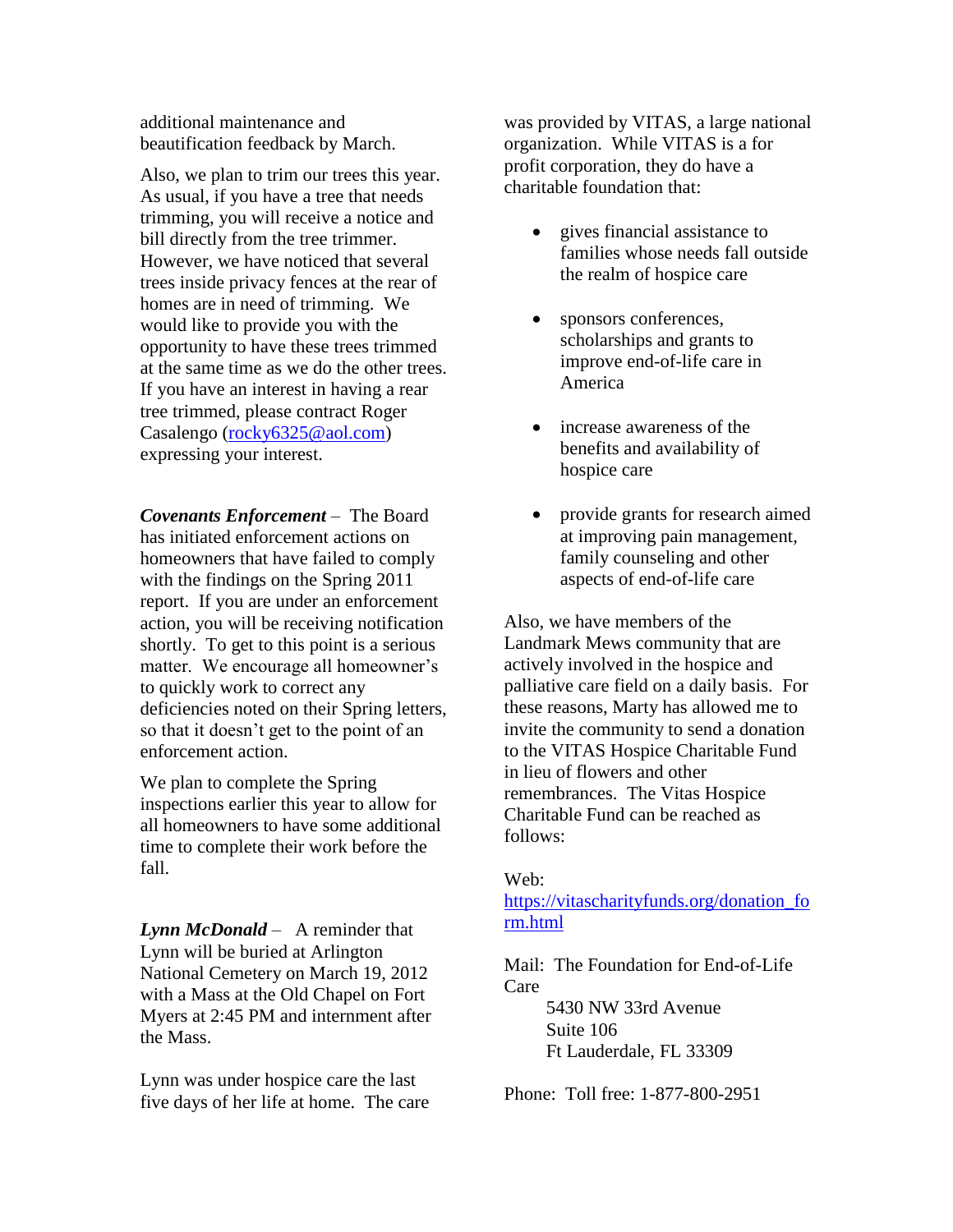Please indicate that your donation is in the memory of Lynn McDonald.

That is it for this month. The next meeting will take place on Wednesday March 14th at 7:00 PM at 6269 Chaucer View Circle.

Thank You! *Dan Aminoff, President* Contact me: [prez@landmarkmews.com](mailto:prez@landmarkmews.com)

#### **Covenants Corner**

The Covenants Committee will be conducting the spring inspection "inhouse" again this year. Our goal is to provide owners with an independent look at their properties and the information owners need to maintain their units. We greatly appreciate the efforts of our residents to keep Landmark Mews looking good and thank you for those efforts; the results are impressive. Further, we will continue to work on behalf of the community to ensure that all properties receive the maintenance attention they need.

 Committee members will be inspecting the Mews during April/May. We anticipate that all the inspections will be done from the curb and it will not be necessary to enter anyone's property without permission. The LMCA website has a checklist that the Committee uses to conduct their inspection and all owners will receive a letter with the Committee's findings.

#### **Please Slow Down**

Please slow down while driving in the community and please obey the Stop signs. We have both children and the elderly living in the community, and it is simply not safe to drive fast on our narrow streets.

#### **Possible Dog Park**

The Fairfax County Park Authority will be holding a public meeting on April  $18<sup>th</sup>$ , 7-9pm, at Bren Mar Elementary School to discuss the possibility of a dog park at Bren Mar park behind Overlook townhomes. Anyone that would be interested in using this dog park should try to attend the meeting. For those of you who are concerned that you would not be able to reach the dog park because of the new gate installed by Overlook at the end of Landmark Mews Dr., you can still access Overlook at the end of Stevenson Ave.

#### **Reminder - Parking Policy**

Please remember that the Landmark Mews Parking Policy has provisions for both residents as well as guests. Here are a few reminders:

- 1. Resident vehicles must display a Landmark Mews decal
- 2. Residents may not park in Visitors parking between 10:00 AM and 8:00 PM
- 3. Guests need to leave a note in their car as to whom they are visiting

### **Dominion Power Home Protective Services**

Please be aware of the below services provided by Dominion Power. All are available at the monthly fees listed below.

| In-home Plumbing       | \$4.95 |
|------------------------|--------|
| Electric Line Repair   | 3.50   |
| Sewer Line Repair      | 5.25   |
| Water Line Replacement | 4.50   |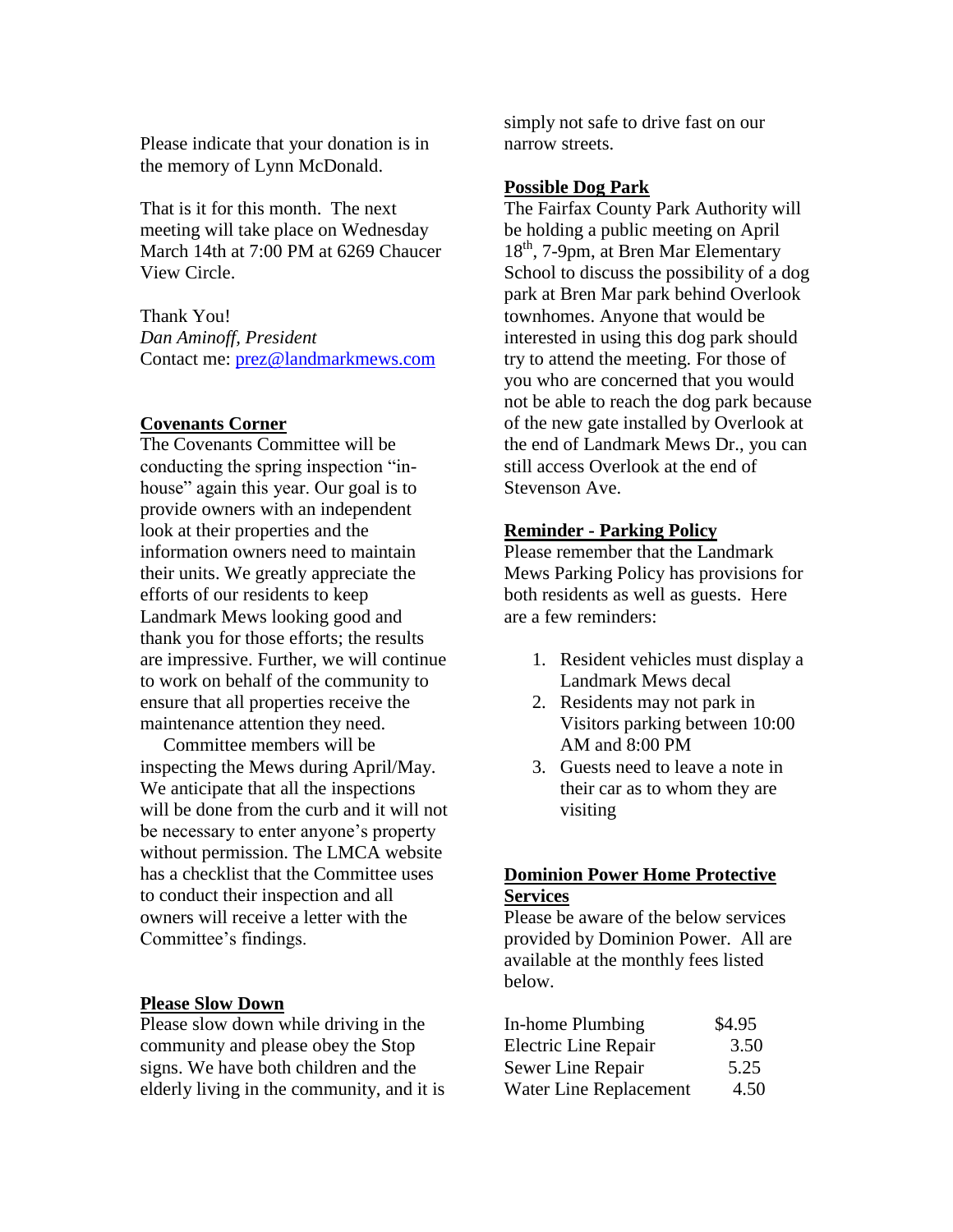\_\_\_\_\_

\$19.95

### **Pet Waste**

We have a pet waste issue in the community and it is an ongoing problem. Unfortunately, we also have a few Mews residents who are not diligent about picking up after their pets. The responsibility of owning a pet continues past your own walls. It is simply inconsiderate and rude to leave pet waste out in our public areas or worse, on someone's private property. Finally, it is not okay to simply let a pet out through your yard fence to take care of business and leave the waste. Thank you for your ongoing assistance with this issue.

### **Board Meeting Dates and Host**

April 11th, 7:00 p.m. at the home of Joel Kaplan, 6309 Chaucer View Circle.

## **REAL ESTATE ACTIVITY**

*Courtesy of Fred and Nancie Williams, Weichert Realtors and Landmark Mews homeowners.*

## **FOR SALE:**

6313 Chaucer Lane, \$569,900

#### **CONTRACT**

6333 Chaucer View Circle, \$559,950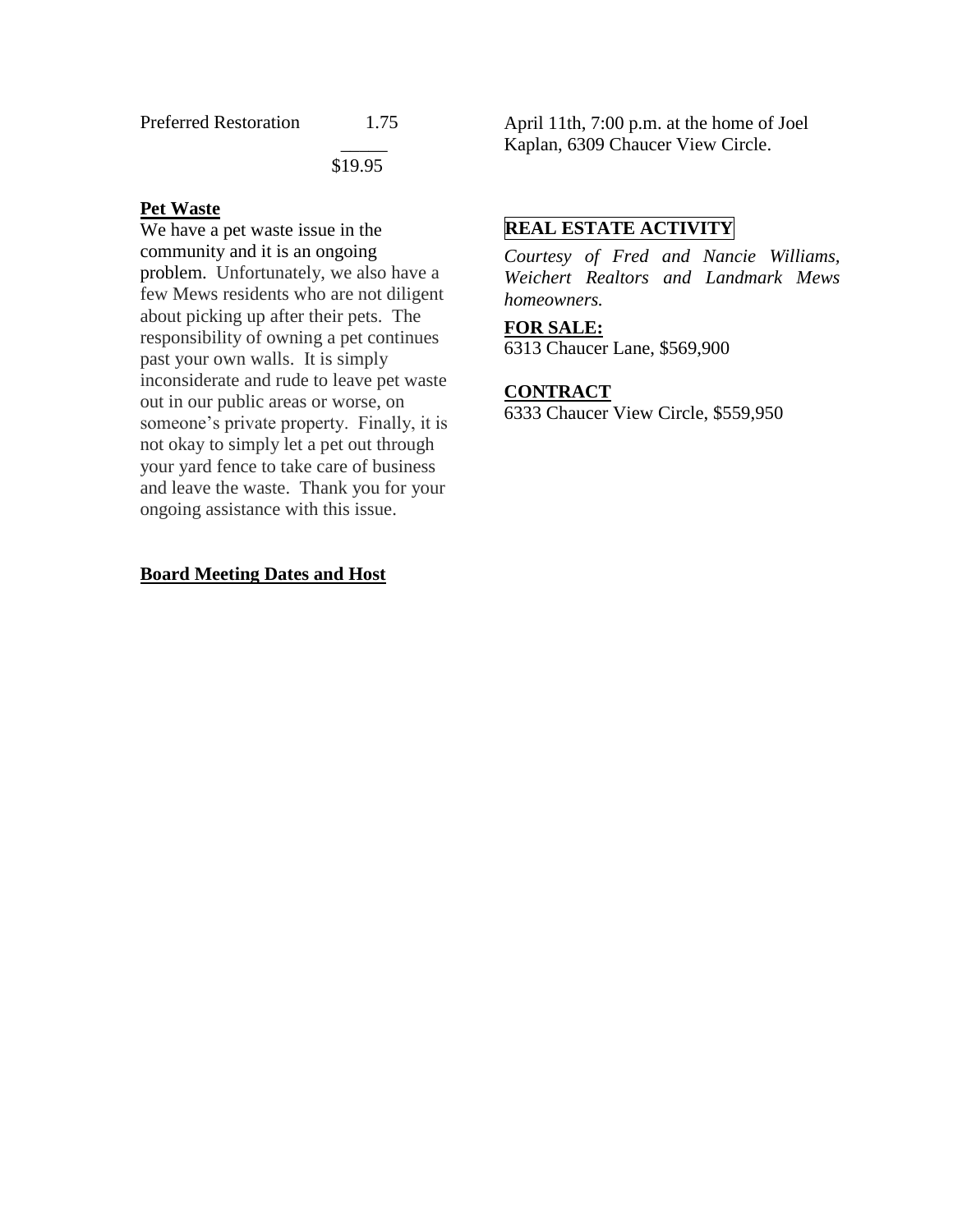Please keep the MEWS informed about your current contact information. Please use the form below to update your contact information. As we may not have your most current information, we ask that all owners and residents complete the attached form and return with your next dues payment or E-Mail the information to Heather McGhee at [Secretary@landmarkmews.com.](mailto:Secretary@landmarkmews.com)

Thank you for your cooperation and in helping the community maintain an up to date database.

Name(s):

Mews Property Address:

Mailing Address:

City:

State:

Zip:

E-Mail(s):

Landmark Mews Parking Decal Numbers:

If you don't have a parking decal for any of your vehicles, please let us know the following about your vehicle:

Make:

Model:

Year: